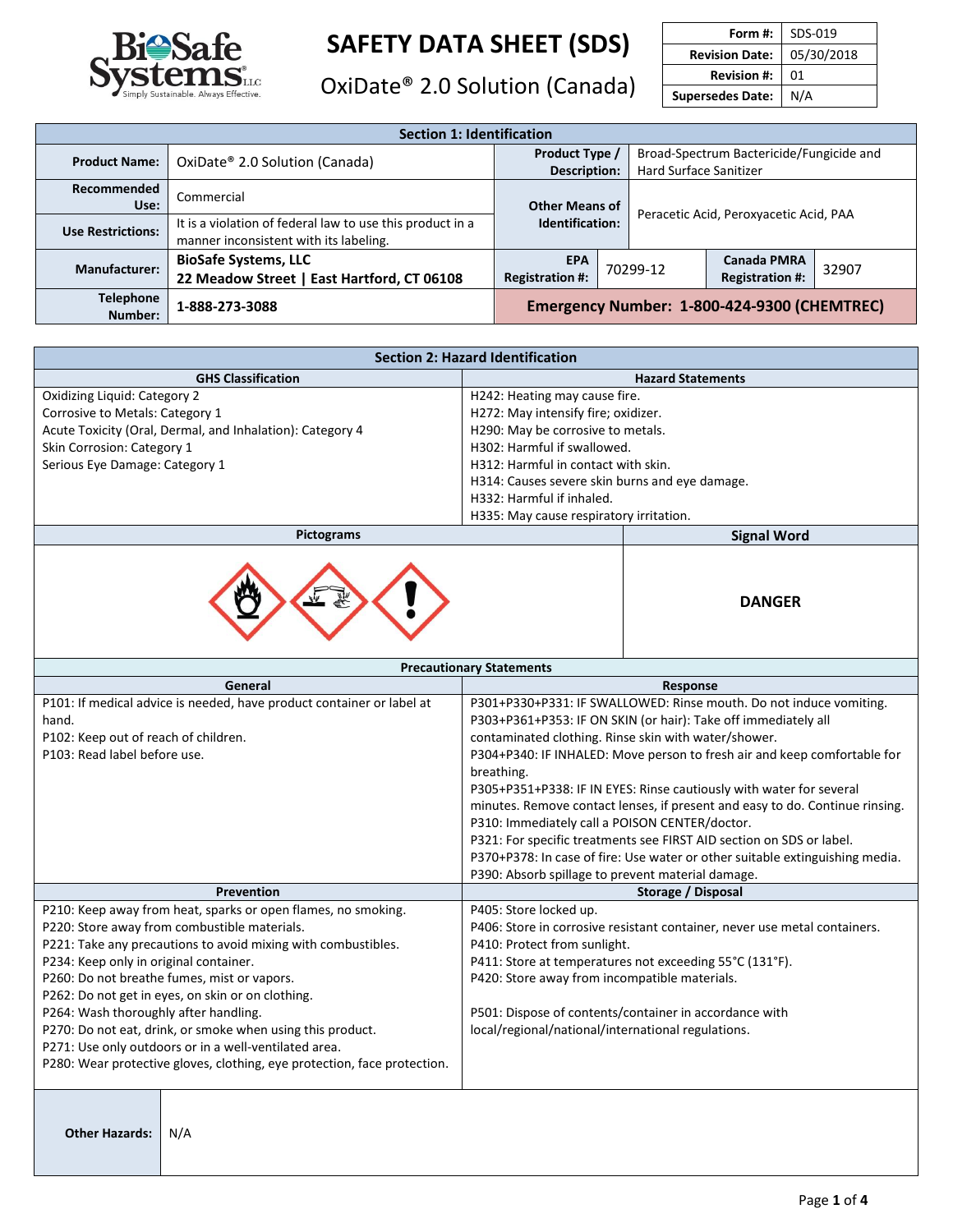

OxiDate<sup>®</sup> 2.0 Solution (Canada)

| Form #: $\mathsf{I}$    | SDS-019    |
|-------------------------|------------|
| <b>Revision Date:</b>   | 05/30/2018 |
| <b>Revision #:</b>      | 01         |
| <b>Supersedes Date:</b> | N/A        |

| Section 3: Composition / Information on Ingredients |               |                       |  |
|-----------------------------------------------------|---------------|-----------------------|--|
| <b>Components</b>                                   | <b>CAS-No</b> | % Composition $(w/w)$ |  |
| Hydrogen Peroxide                                   | 7722-84-1     | 27.0%                 |  |
| Peroxyacetic Acid                                   | 79-21-0       | 2.5%                  |  |
| Acetic Acid                                         | 64-19-7       | 5.0%                  |  |

| <b>Section 4: First-Aid Measures</b> |                                                                                                                                      |  |  |
|--------------------------------------|--------------------------------------------------------------------------------------------------------------------------------------|--|--|
| Eye Contact:                         | Hold eye(s) open and rinse cautiously with water for 15 - 20 minutes. Remove contact lenses, if present, after the first 5 minutes,  |  |  |
|                                      | then continue rinsing eye(s). Call a poison control center or doctor for treatment advice.                                           |  |  |
| <b>Skin Contact:</b>                 | Take off contaminated clothing. Rinse skin immediately with plenty of water for $15 - 20$ minutes. Call a poison control center or   |  |  |
|                                      | doctor for treatment advice.                                                                                                         |  |  |
| Ingestion:                           | Call poison control center or doctor immediately for treatment advice. Rinse mouth with water. Do not induce vomiting unless told to |  |  |
|                                      | do so by a poison control center or doctor. Do not give anything by mouth to an unconscious person.                                  |  |  |
| Inhalation:                          | Move person to fresh air. If person is not breathing, call 911. Call poison control center or doctor for treatment advice.           |  |  |

| <b>Section 5: Fire-Fighting Measures</b>      |                                                                                                          |  |
|-----------------------------------------------|----------------------------------------------------------------------------------------------------------|--|
| <b>Suitable Extinguishing Media:</b>          | Water spray.                                                                                             |  |
| <b>Unsuitable Extinguishing Media:</b>        | Do not use a heavy water stream, use of heavy stream of water may spread fire.                           |  |
| <b>Combustion Products:</b>                   | Corrosive vapors, acetic acid, carbon oxides.                                                            |  |
| <b>Unusual Fire and Explosion Hazards:</b>    | Product is not flammable but during a fire, product can decompose and generate oxygen which can initiate |  |
|                                               | or promote combustion. Strong oxidizer.                                                                  |  |
| <b>Protective Equipment for Firefighters:</b> | Do not enter fire area without proper protective equipment, including respiratory protection.            |  |

|                                   | <b>Section 6: Accidental Release Measures</b>                                                                         |  |  |
|-----------------------------------|-----------------------------------------------------------------------------------------------------------------------|--|--|
| <b>Personal Precautions:</b>      | Ensure adequate ventilation. Remove all sources of ignition. Keep people away from and upwind of spill/leak. Avoid    |  |  |
|                                   | inhalation, ingestion and contact with skin and eyes.                                                                 |  |  |
| <b>Emergency Procedures:</b>      | Ensure clean-up is conducted by trained personnel. Personnel should wear protective equipment outlined in             |  |  |
|                                   | Sections 7 & 8. If facing concentrations above exposure limits personnel shall wear certified respirators.            |  |  |
| <b>Environmental Precautions:</b> | Prevent entry to sewers and public waters. Avoid release to the environment.                                          |  |  |
| <b>Methods and Material for</b>   | Small spills may be flushed to an approved sewer line with copious amounts of water. For larger spills, dike well     |  |  |
| <b>Containment and Clean-Up:</b>  | ahead of spill with non-reactive material such as sand. Neutralize spilled liquid with soda ash (sodium carbonate)    |  |  |
|                                   | spread over the surface at a rate of 0.7-1.0 pounds per gallon of spilled material. The resultant neutralized product |  |  |
|                                   | will become carbon dioxide and water. Flush material with water and collect for disposal into plastic containers.     |  |  |
|                                   |                                                                                                                       |  |  |
|                                   | Clean up spills immediately and dispose of waste safely. Absorb spillage to prevent material damage. Do not take up   |  |  |
|                                   | in combustible material such as a saw dust or cellulose based material. Contact competent authorities after a spill.  |  |  |
|                                   |                                                                                                                       |  |  |

| <b>Section 7: Handling and Storage</b> |                                                                                                                             |  |
|----------------------------------------|-----------------------------------------------------------------------------------------------------------------------------|--|
| Handling:                              | Wear protective gloves/eye protection/face protection/body, skin protection. Do not eat, drink, or smoke when using this    |  |
|                                        | product. Wash thoroughly after handling. Avoid breathing fumes/mist/vapors. Use only outdoors or in a well-ventilated       |  |
|                                        | area.                                                                                                                       |  |
| Storage:                               | Keep away from heat. Keep only in original container. Protect from sunlight. Store at temperatures not exceeding 55°C       |  |
|                                        | (131°F). Never return product back to the original container. Store in cool, ventilated area. Never use metal containers or |  |
|                                        | spigots. Use vented container.                                                                                              |  |
| <b>Incompatible Materials:</b>         | Store away from combustible materials. Keep concentrate away from reactive substances.                                      |  |

| <b>Section 8: Exposure Controls / Personal Protection</b> |                                                                                                               |                                      |                                      |  |
|-----------------------------------------------------------|---------------------------------------------------------------------------------------------------------------|--------------------------------------|--------------------------------------|--|
| <b>Components with Workplace Control Parameters</b>       |                                                                                                               |                                      |                                      |  |
| Component                                                 | <b>ACGIH</b><br><b>NIOSH</b><br><b>OSHA</b>                                                                   |                                      |                                      |  |
| Acetic Acid                                               | TWA 10 ppm                                                                                                    | TWA: 25 mg/m <sup>3</sup> - 8 hours. | TWA: 25 mg/m <sup>3</sup> - 8 hours. |  |
|                                                           | TWA: 10 ppm - 8 hours.<br>TWA: 10 ppm - 8 hours.<br>STEL 15 ppm                                               |                                      |                                      |  |
| Hydrogen Peroxide                                         | TWA: 1.4 mg/m <sup>3</sup> - 8 hours.<br>TWA: 1.4 mg/m <sup>3</sup> - 8 hours.<br>TWA 1 ppm                   |                                      |                                      |  |
|                                                           | TWA: 1 ppm - 8 hours.<br>TWA: 1 ppm - 8 hours.                                                                |                                      |                                      |  |
| <b>Engineering Controls:</b>                              | Ensure adequate ventilation. Emergency eye wash stations should be available in the immediate vicinity of any |                                      |                                      |  |
|                                                           | potential exposure.                                                                                           |                                      |                                      |  |
| <b>General Hygienic Practices:</b>                        | Do not eat, drink or smoke during use.                                                                        |                                      |                                      |  |
| <b>Personal Protective Equipment:</b>                     | Protective clothing, protective goggles, gloves, face shield.                                                 |                                      |                                      |  |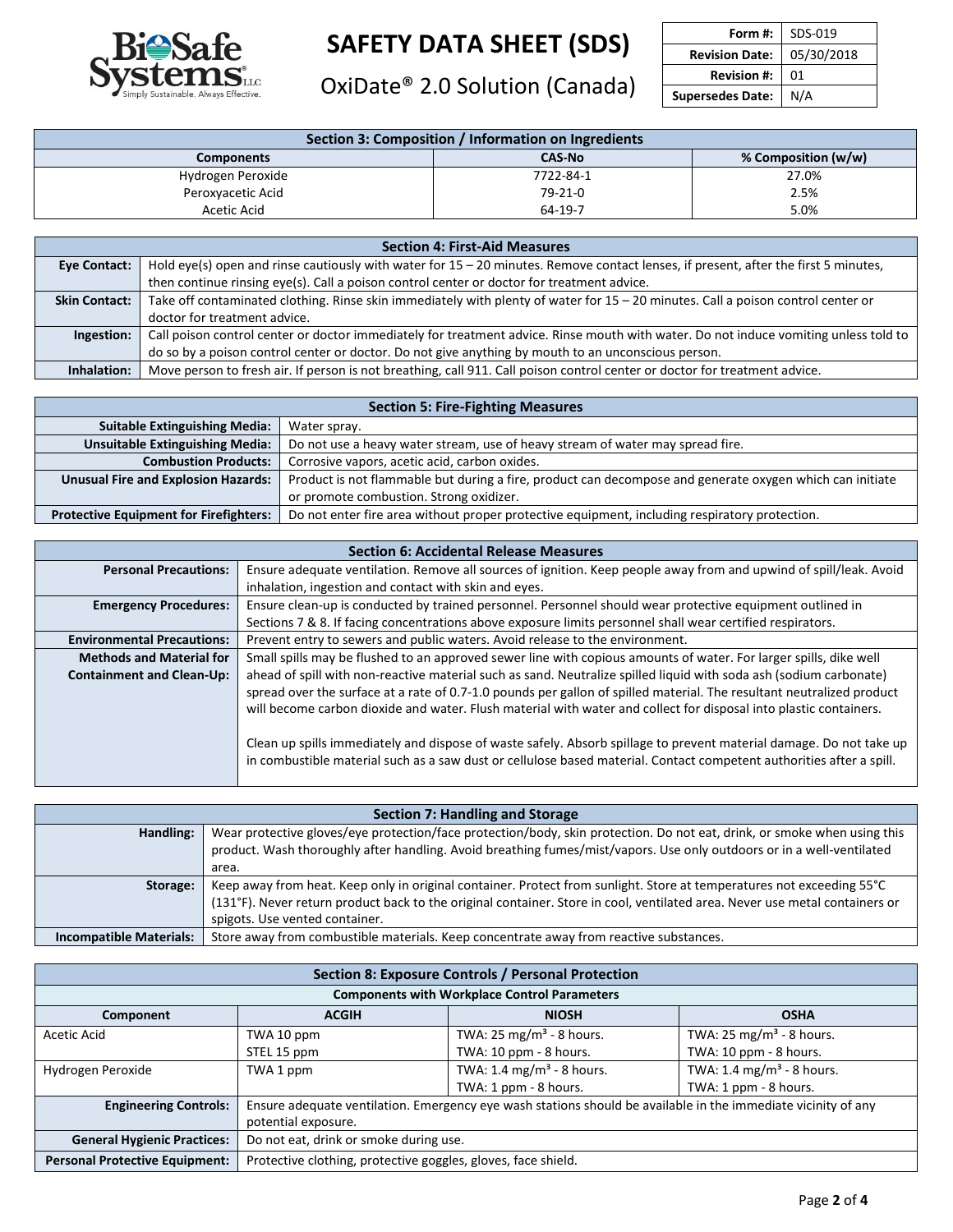

OxiDate<sup>®</sup> 2.0 Solution (Canada)

| Form #:                 | SDS-019    |
|-------------------------|------------|
| <b>Revision Date:</b>   | 05/30/2018 |
| <b>Revision #:</b>      | 01         |
| <b>Supersedes Date:</b> | N/A        |
|                         |            |

| <b>Respiratory Protection:</b> | Use NIOSH-approved air-purifying or supplied air respirator where airborne concentrations of vapor or mist are |  |  |  |  |
|--------------------------------|----------------------------------------------------------------------------------------------------------------|--|--|--|--|
|                                | expected to exceed exposure limits.                                                                            |  |  |  |  |
|                                | <b>Eye / Face Protection:</b> Chemical goggles or face shield.                                                 |  |  |  |  |
| Hands: I                       | Chemical resistant gloves.                                                                                     |  |  |  |  |
|                                | <b>Skin / Body:</b> Wear suitable protective clothing.                                                         |  |  |  |  |

| <b>Section 9: Physical and Chemical Properties</b> |                          |                                          |                                    |  |                               |                                                                    |                             |                |                   |                |
|----------------------------------------------------|--------------------------|------------------------------------------|------------------------------------|--|-------------------------------|--------------------------------------------------------------------|-----------------------------|----------------|-------------------|----------------|
| Appearance:                                        | Clear, colorless liquid. | Odor:                                    | Pungent, vinegar-like.             |  | <b>Odor Threshold:</b>        | Not available.                                                     |                             |                |                   |                |
| pH:                                                | < 1.5                    | <b>Specific Gravity:</b>                 | 1.10 $g/cm^3$                      |  |                               |                                                                    |                             |                | <b>Viscosity:</b> | Not available. |
| <b>Melting Point:</b>                              | Not available.           | <b>Freezing Point:</b>                   | $-30^{\circ}$ C ( $-22^{\circ}$ F) |  |                               |                                                                    | <b>Boiling Point:</b>       | Not available. |                   |                |
| <b>Flash Point:</b>                                | Not available.           | <b>Flammability:</b>                     | Not available.                     |  |                               |                                                                    | <b>Flammability Limits:</b> | Not available. |                   |                |
| <b>Vapor Pressure:</b>                             | 22 mm Hg $(25^{\circ}C)$ | <b>Vapor Density:</b>                    | Not available.                     |  | Solubility:                   | Complete.                                                          |                             |                |                   |                |
| Evaporation<br>Rate:                               | Not available.           | <b>Auto-Ignition</b><br>Temperature:     | Not available.                     |  | Decomposition<br>Temperature: | Self-accelerating<br>decomposition<br>temperature $> 55^{\circ}$ C |                             |                |                   |                |
| <b>Relative Density:</b>                           | Not available.           | Partition Coefficient n-octanol / water: |                                    |  | Not available.                |                                                                    |                             |                |                   |                |

| Section 10: Stability and Reactivity                                                      |                                                                                                     |  |  |  |  |
|-------------------------------------------------------------------------------------------|-----------------------------------------------------------------------------------------------------|--|--|--|--|
| Store below 86°F and not in direct sunlight. Oxidizer – may intensify fire.<br>Stability: |                                                                                                     |  |  |  |  |
| <b>Conditions to Avoid:</b>                                                               | Open flames, elevated temperatures, heat sources, direct sunlight. Combustible materials.           |  |  |  |  |
| <b>Incompatible Materials:</b>                                                            | Acids / Bases / Reducing Agents / Organic Materials / Metals / Salts of Metals.                     |  |  |  |  |
| <b>Hazardous Decomposition Products:</b>                                                  | Thermal decomposition generates corrosive vapors, acetic acid and oxygen which supports combustion. |  |  |  |  |

| <b>Section 11: Toxicological Information</b> |                                                   |                            |                                        |                                 |                                  |                         |                            |  |
|----------------------------------------------|---------------------------------------------------|----------------------------|----------------------------------------|---------------------------------|----------------------------------|-------------------------|----------------------------|--|
|                                              |                                                   |                            |                                        | <b>Acute Toxicological Data</b> |                                  |                         |                            |  |
| Oral LD50:                                   | Rat 3622 mg/kg                                    |                            | <b>Dermal LD50:</b>                    | Rabbit, 1040 mg/kg              |                                  | <b>Inhalation LC50:</b> | 4 hours $-$ Rat 5350 mg/kg |  |
| <b>Likely Routes of Exposure:</b>            |                                                   |                            | Inhalation, eye contact, skin contact. |                                 |                                  |                         |                            |  |
|                                              | <b>Symptoms and Effects</b>                       |                            |                                        |                                 |                                  |                         |                            |  |
| <b>Condition</b>                             |                                                   | <b>Acute Effects</b>       |                                        |                                 | <b>Chronic (Delayed) Effects</b> |                         |                            |  |
| Eye Contact:                                 |                                                   | Causes serious eye damage. |                                        |                                 | None.                            |                         |                            |  |
|                                              | Causes severe skin burns.<br><b>Skin Contact:</b> |                            |                                        | None.                           |                                  |                         |                            |  |
| Inhalation:                                  | May cause respiratory tract irritation.           |                            |                                        |                                 | None.                            |                         |                            |  |
|                                              | Harmful if swallowed.<br>Ingestion:               |                            |                                        |                                 | None.                            |                         |                            |  |

| <b>Section 12: Ecological Information</b>                                                    |                                   |  |  |  |  |
|----------------------------------------------------------------------------------------------|-----------------------------------|--|--|--|--|
| Toxic to single cell and aquatic organisms<br>Ecotoxicity:                                   |                                   |  |  |  |  |
| Fish, Rainbow trout LC50, 48 hours > 40 mg/L; Crustaceans, EC 50, 48 hours 126.8 mg/L        |                                   |  |  |  |  |
| Weak persistence of degradation products.<br><b>Persistence and Degradability:</b>           |                                   |  |  |  |  |
| <b>Bioaccumulation Potential:</b><br>Not available.                                          |                                   |  |  |  |  |
| Non-significant adsorption soil degradation = 99% in 20 minutes.<br><b>Mobility in Soil:</b> |                                   |  |  |  |  |
| <b>Other Adverse Effects:</b>                                                                | Avoid release to the environment. |  |  |  |  |

| <b>Section 13: Disposal Considerations</b>                                                                                                                |                                                                                                        |  |  |  |
|-----------------------------------------------------------------------------------------------------------------------------------------------------------|--------------------------------------------------------------------------------------------------------|--|--|--|
| <b>Waste from Residues and Unused Product:</b><br>Dispose of waste material in accordance with all local, regional, national, provincial, territorial and |                                                                                                        |  |  |  |
|                                                                                                                                                           | international regulations.                                                                             |  |  |  |
| <b>Contaminated Container Disposal:</b>                                                                                                                   | Do not reuse or refill this container. Triple rinse empty containers with clean water. Clean and empty |  |  |  |
| containers are to be recycled or placed in the trash.                                                                                                     |                                                                                                        |  |  |  |

|                                                                  | <b>Section 14: Transport Information</b>                  |                                                           |                     |                      |                |                  |  |  |  |  |
|------------------------------------------------------------------|-----------------------------------------------------------|-----------------------------------------------------------|---------------------|----------------------|----------------|------------------|--|--|--|--|
|                                                                  | <b>UN</b>                                                 | <b>UN Proper Shipping Name</b>                            | <b>Hazard Class</b> | Label (Subsidiary)   | <b>Packing</b> | <b>Marine</b>    |  |  |  |  |
|                                                                  | <b>Number</b>                                             |                                                           | (Subsidiary)        |                      | Group          | <b>Pollutant</b> |  |  |  |  |
| <b>US DOT</b>                                                    | 3149                                                      | Hydrogen peroxide and peroxyacetic acid mixtures,         | 5.1(8)              | Oxidizer (Corrosive) |                | N <sub>O</sub>   |  |  |  |  |
|                                                                  |                                                           | stabilized with acids, water, and not more than 5 percent |                     |                      |                |                  |  |  |  |  |
|                                                                  |                                                           | peroxyacetic acid                                         |                     |                      |                |                  |  |  |  |  |
| <b>CAN</b>                                                       | Hydrogen peroxide and peroxyacetic acid mixtures,<br>3149 |                                                           | 5.1(8)              | Oxidizer (Corrosive) | Ш              | NO               |  |  |  |  |
| stabilized with acids, water, and not more than 5 percent<br>TDG |                                                           |                                                           |                     |                      |                |                  |  |  |  |  |
| peroxyacetic acid                                                |                                                           |                                                           |                     |                      |                |                  |  |  |  |  |
|                                                                  | <b>Special Precautions:</b>                               | Shipping Container: UN Certified vented polyethylene      |                     |                      |                |                  |  |  |  |  |